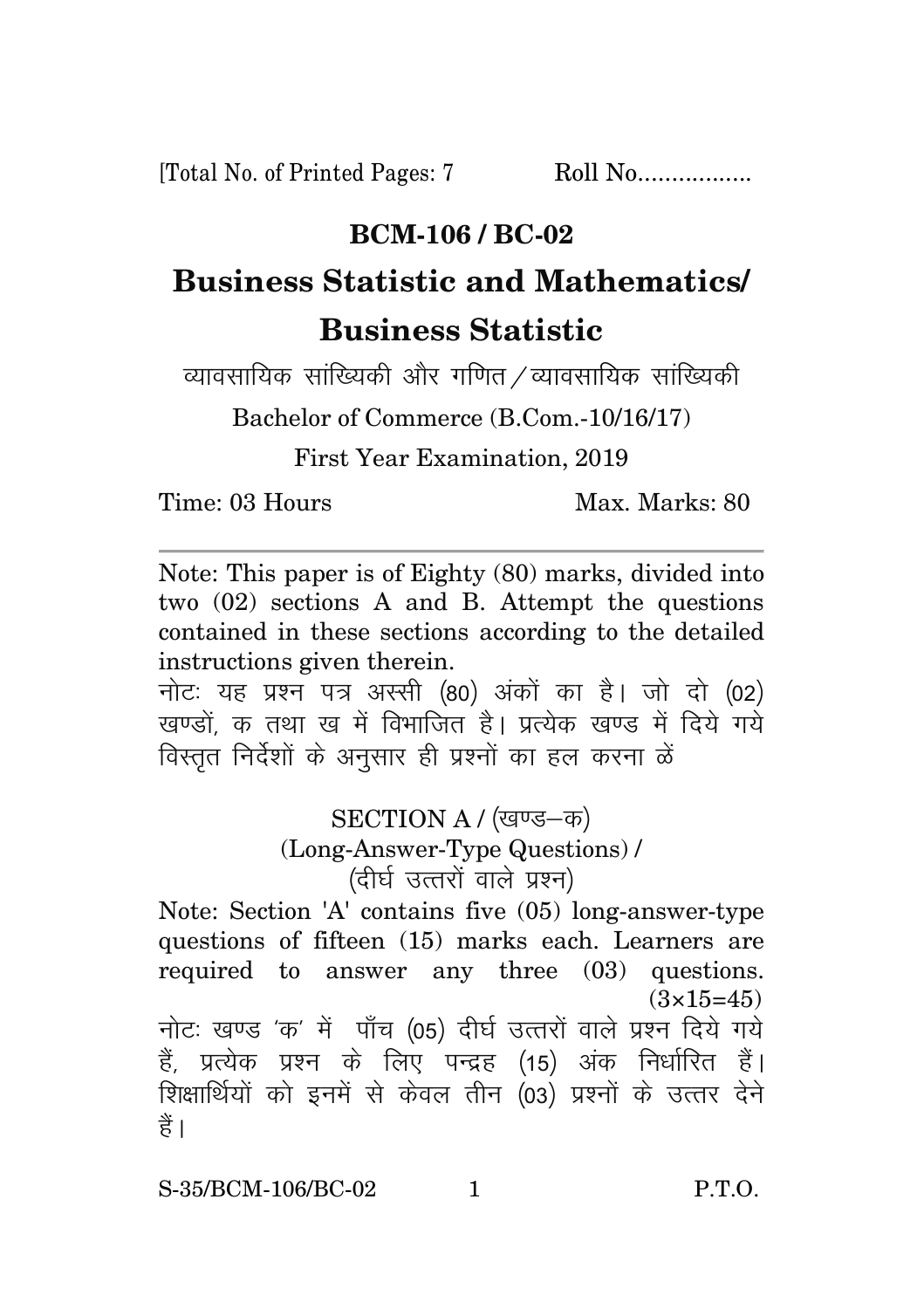- 1. What is meant by business forecasting? What are its object? Explain briefly the main methods used in business forecasting. व्यावसायिक पूर्वानुमान का क्या अर्थ है? इसके क्या उददेश्य होते हैं? संक्षेप में व्यावसायिक पूर्वानुमान में प्रयुक्त की जाने वाली प्रमुख रीतियों को समझाइये।
- 2. Write an essay on statistical system in India. भारत में सांख्यिकीय व्यवस्था पर एक लेख लिखिए।
- 3. Find out Arithmetic mean, mode and median of the following series-

| Income      | No. of Persons |
|-------------|----------------|
| ₹           | (F)            |
| $100 - 200$ | 15             |
| $100 - 300$ | 33             |
| 100-400     | 63             |
| $100 - 500$ | 83             |
| $100 - 600$ | 100            |

S-35/BCM-106/BC-02 2 P.T.O.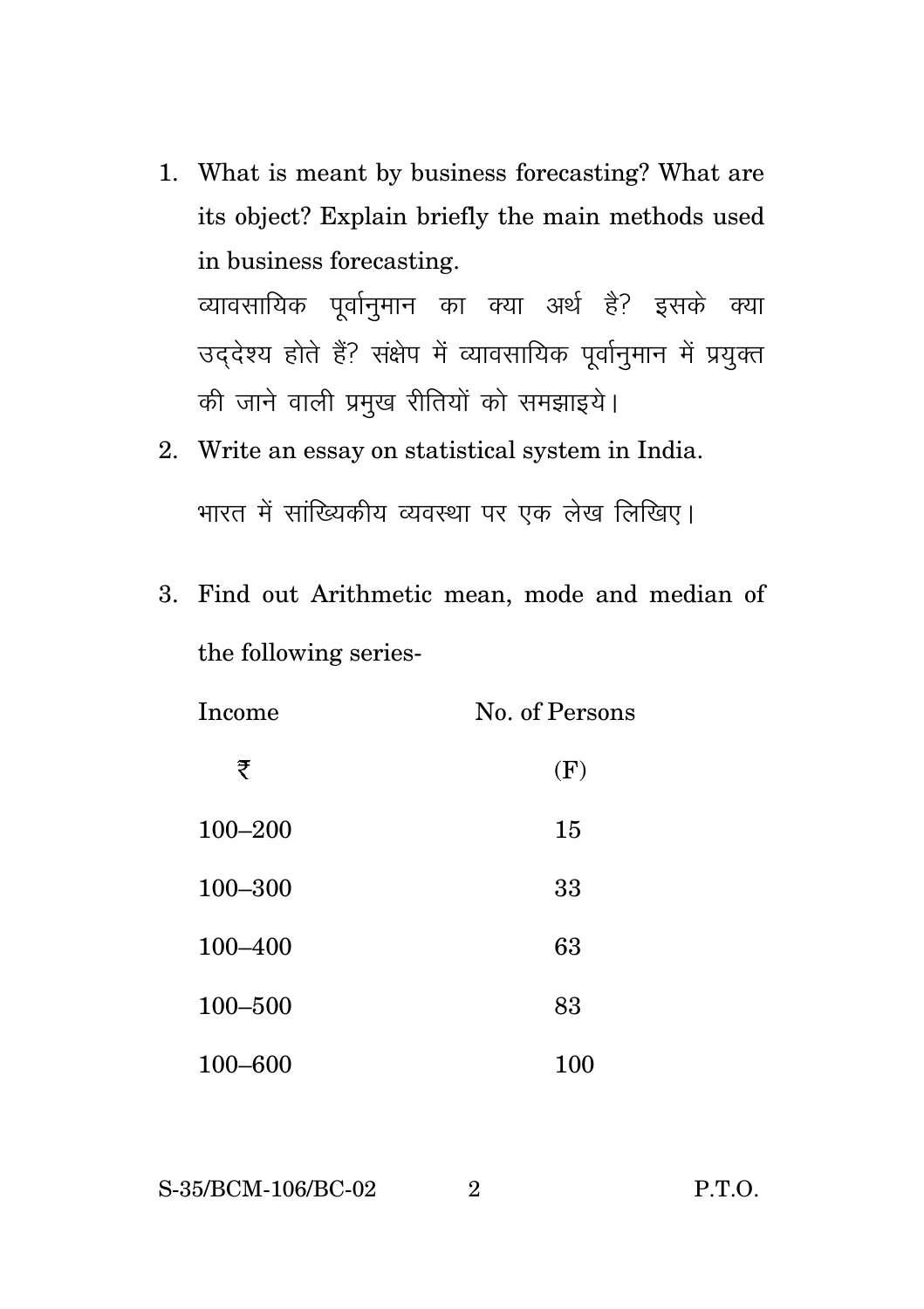निम्न श्रेणी का समान्तर माध्य, बहुलक तथा मध्यिका ज्ञात कीजिए— आय $(\bar{\tau})$  में  $\bar{\tau}$  व्यक्तियों की संख्या 100–200 15 100–300 33 100–400 63 100–500 83 100–600 100

4. Find out Karl Pearson's sufficient of correlation from the following data.

| Series (x) | Series (Y) |
|------------|------------|
| 17         | 12         |
| 18         | 16         |
| 19         | 14         |
| 19         | 11         |
| 20         | 15         |
| 20         | 19         |
| 21         | 22         |
| 21         | 16         |
| 22         | 15         |
| 23         | 20         |

S-35/BCM-106/BC-02 3 P.T.O.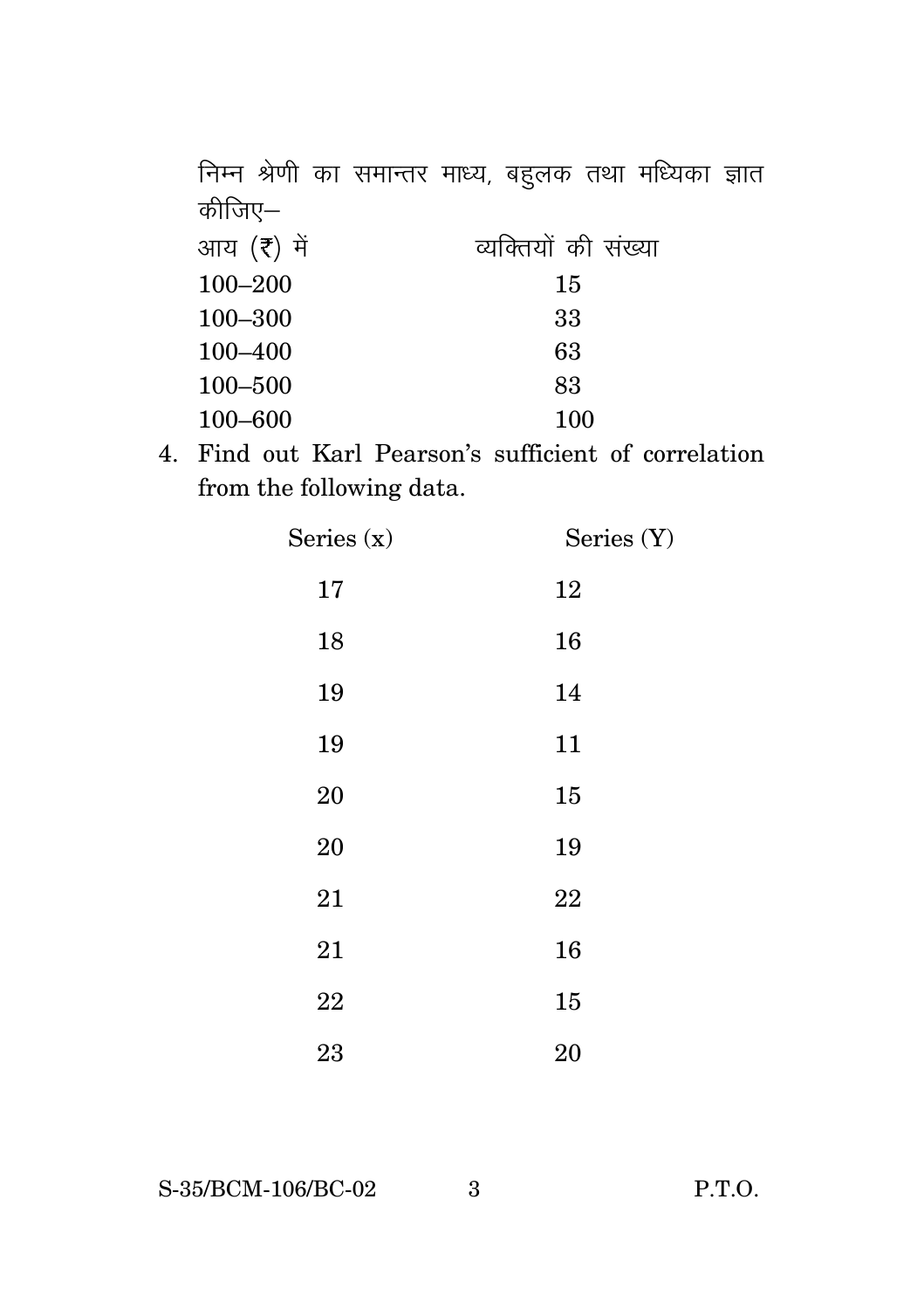निम्न संमकों से कार्ल पियर्सन सहसम्बन्ध गुणांक ज्ञात कीजिए—

| श्रेणी $(x)$ | श्रेणी $(Y)$ |
|--------------|--------------|
| 17           | 12           |
| 18           | 16           |
| 19           | 14           |
| 19           | 11           |
| <b>20</b>    | 15           |
| <b>20</b>    | 19           |
| 21           | 22           |
| 21           | 16           |
| $\bf 22$     | 15           |
| 23           | 20           |

5. Given below are the data for marks in mathematics and accounts in a certain examination. Obtain the two regression equations.

|                                        | Maths | Accounts |
|----------------------------------------|-------|----------|
| Mean marks                             | 75    | 70       |
| <b>Standard Deviation</b>              | 06    | 08       |
| Coefficient of correlation $(r=+0.72)$ |       |          |

S-35/BCM-106/BC-02 4 P.T.O.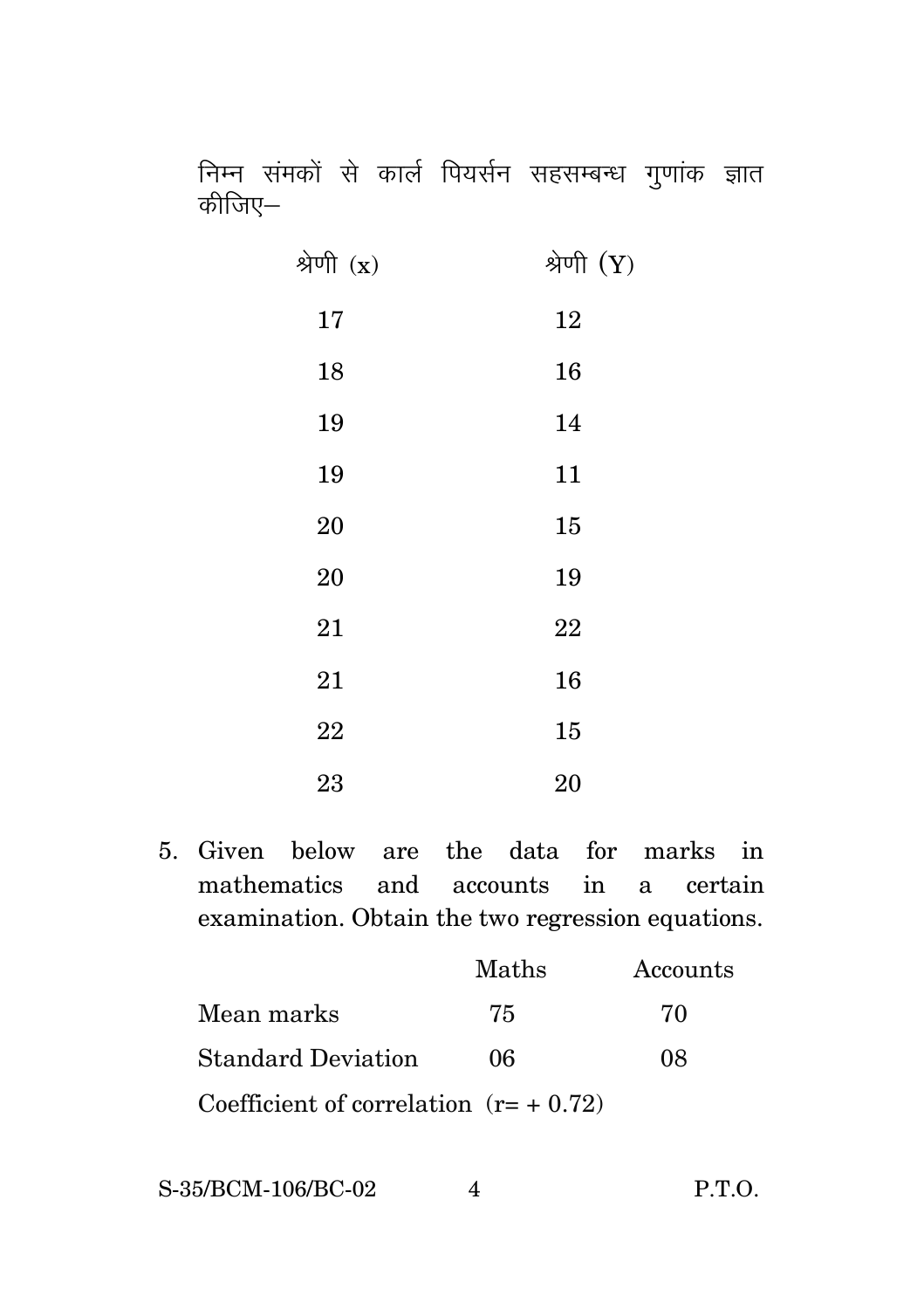किसी परीक्षा में गणित एवं लेखाविधि में प्राप्तांकों के समंक निम्न प्रकार हैं. दोनों प्रतीपगमन समीकरण ज्ञात कीजिए $-$ 

|                                  | गणित | लेखाविधि |
|----------------------------------|------|----------|
| औसत अंक                          | 75   | 70       |
| प्रमाप विचलन                     | 06   | 08       |
| सहसम्बन्ध गुणांक ( $r = +0.72$ ) |      |          |

SECTION-B / (खण्ड-ख)

(Short-Answer Type Questions)

Note: Section 'B' contains eight (08) short-answer type questions of seven (07) marks each. Learners are required to answer any five (05) questions only.

नोटः खण्ड 'ख' में आठ (08) लघु उत्तरीय प्रश्न दिये गये हैं, प्रत्येक प्रश्न के लिए सात (07) अंक निर्धारित हैं। शिक्षार्थियों को इनमें से केवल पाँच (05) प्रश्नों के उत्तर देने हैं।

1. Define Statistics.

सांख्यिकी को परिभाषित कीजिए।

2. Which points must be considered while constructing graphs? State. रेखाचित्रों की रचना करते समय किन बिन्दुओं को ध्यान में रखना आवश्यक हैं। बताइए?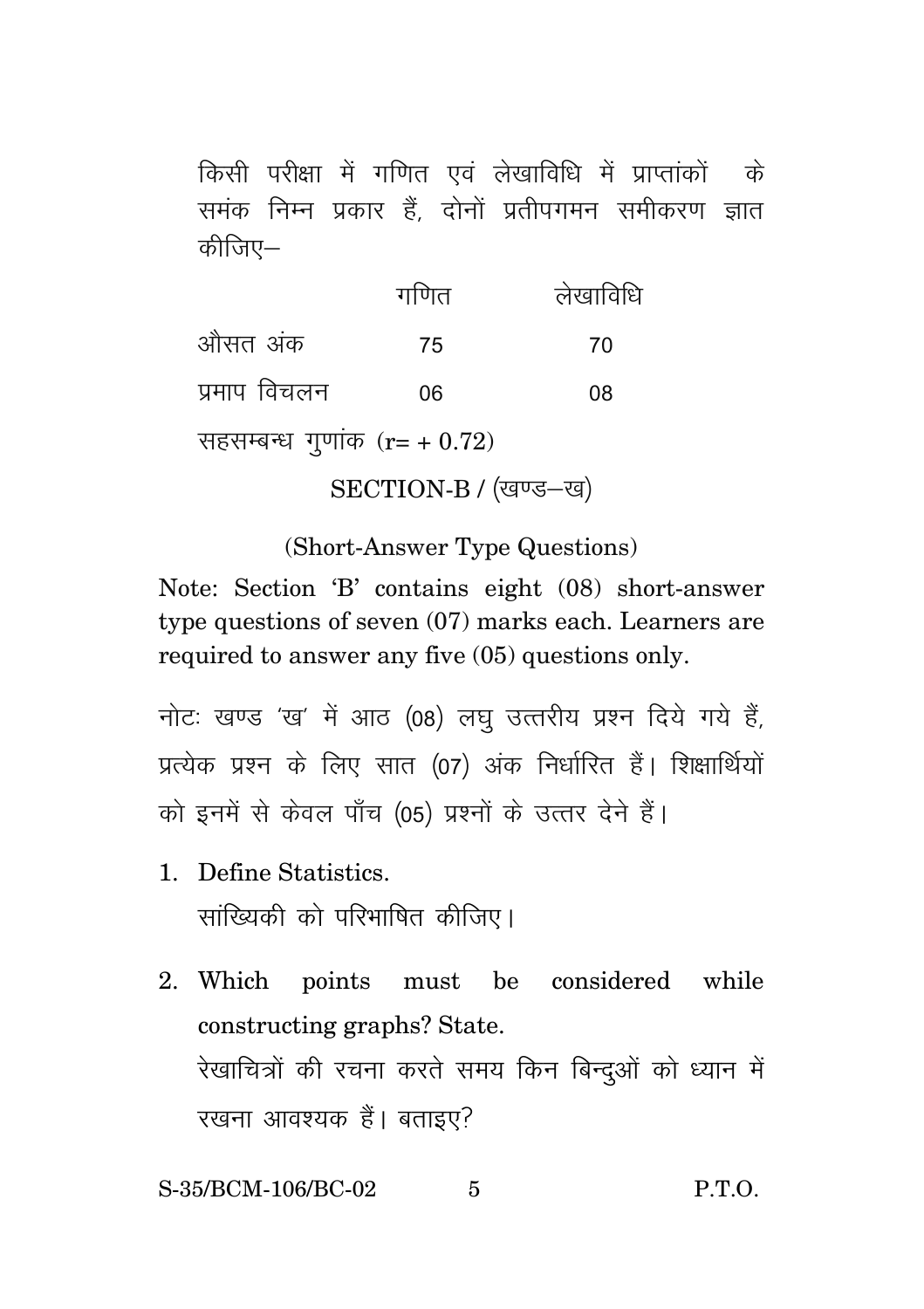- 3. Differentiate permutations and Combinations. क्रमचय तथा संचय का अंतर स्पष्ट कीजिए।
- 4. What do you mean by time series? काल-श्रेणी विश्लेषण से आप क्या समझते हैं?
- 5. Distinguish between dispersion and skewness. अपकिरण तथा विषमता में भेद स्पष्ट कीजिए।
- 6. Find out median in the following series.

| S. No. 1 2 3 4 5 6 7 8              |  |                |  |    |  |
|-------------------------------------|--|----------------|--|----|--|
| Marks- 7 9 10 18 20 28 30 40        |  |                |  |    |  |
| निम्न श्रेणी से मध्यका ज्ञात कीजिए– |  |                |  |    |  |
| क्रमांक- 1 2 3 4 5 6 7 8            |  |                |  |    |  |
| प्राप्तांक– 7 9                     |  | 10 18 20 28 30 |  | 40 |  |

7. The Arithmetic mean of the following distribution is 10.6. Find out unknown value.

| Value-                                                 |                | 10 |   | 12 |  |
|--------------------------------------------------------|----------------|----|---|----|--|
| Frequency-                                             | $\overline{2}$ | 5  | 2 |    |  |
| निम्न बंटन का माध्य 10.6 है। अज्ञात मूल्य ज्ञात कीजिए– |                |    |   |    |  |
| मूल्य—                                                 |                | 10 |   | 12 |  |
| बारबारता—                                              | 2              | 5  | 2 |    |  |